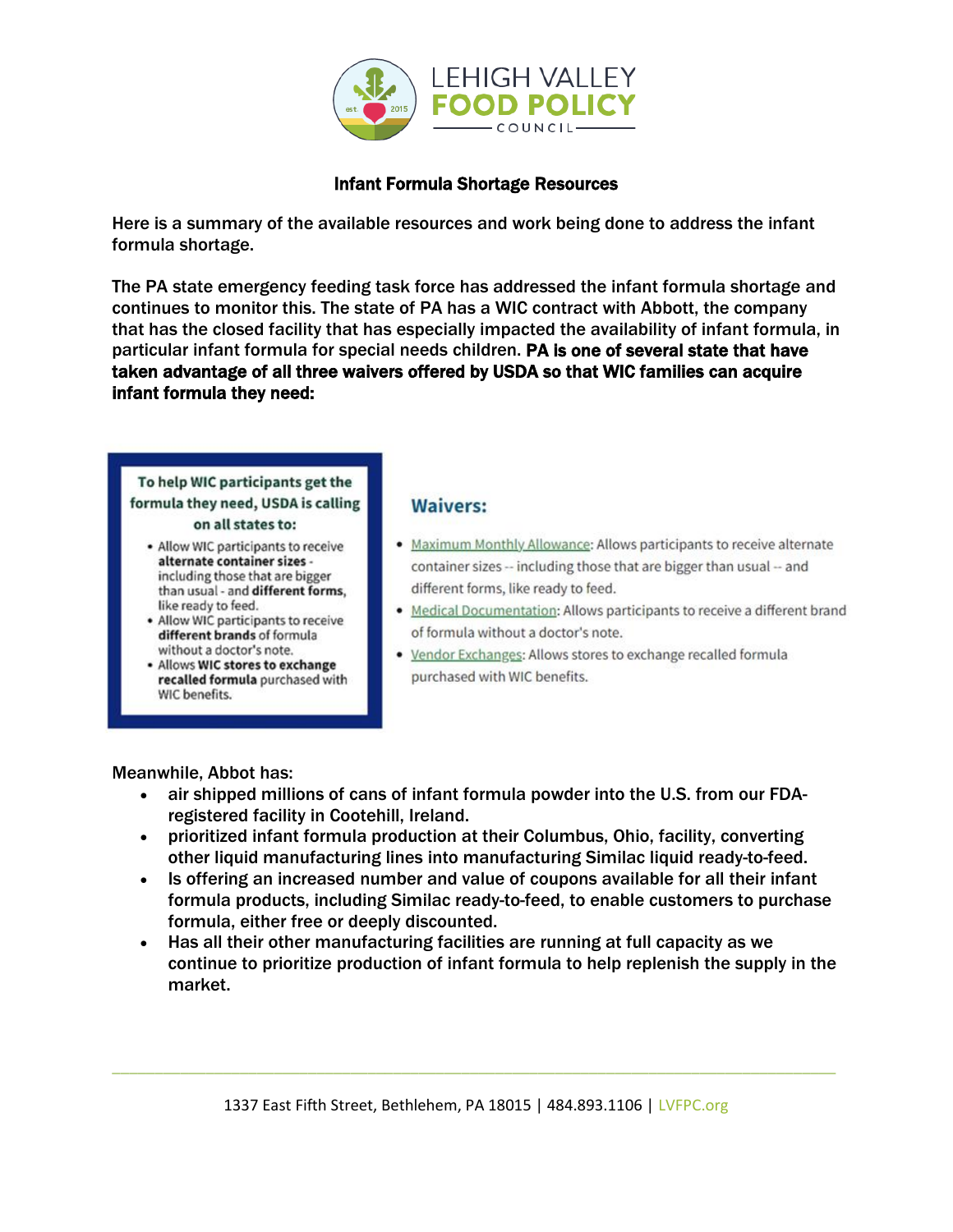• Expects to open their closed Sturgis, MI facility within two weeks and is doing limited case by case production for special needs formula. That should improve the retail supply in about 6-8 weeks, along with expedited importation.

Many consumers start to panic when they have only 1 month supply left. The most important point is to discourage panic-buying and consumer hoarding. Parents should keep no more than a 10 day/2-week supply on hand and using that guideline, retailers are limiting purchases. Pediatricians and nutrition groups are working to educate consumers that it is not necessary to buy brand names and that store brands such as those found at Walgreen's, Walmart, and Target are perfectly adequate. Reputable on-line retailers are another source (I heard there is an abundance of formula in Texas, but not sure if that is correct). The USDA is encouraging consumers with children over 4 months of age to talk with their pediatricians about introducing complementary foods.

The American Academy of Pediatrics offers these [tips](https://healthychildren.org/English/tips-tools/ask-the-pediatrician/Pages/Are-there-shortages-of-infant-formula-due-to-COVID-19.aspx) if one can't find formula. The Lehigh Valley does have a [milk bank](https://www.lvbreastfeeding.com/milk-depot) available to mostly special needs infants (those most seriously affected by the shortage), and I believe you need a pediatric referral to them. I don't know the status of their supply.

### For manufacturer resources:

Manufacturer Hotlines

- Gerber's [MyGerber Baby Expert](https://www.gerber.com/mygerber-baby-expert)  $\Phi$ : reach a certified nutrition or lactation consultant by phone, text, Facebook Messenger, web chat, or video call, who can help you identify a similar formula that may be more readily available
- Abbott's Consumer Hotline: call 1-800-986-8540
- Abbott's urgent [product request line](https://abbottnutrition.com/metabolics)  $\mathbb{F}$ : ask your OBGYN or your infant's pediatrician to submit an urgent product request by [downloading and completing the form](https://static.abbottnutrition.com/cms-prod/abbottnutrition-2016.com/img/22-PSN-C_Print-Metabolics_Urgent_Product_RequestForm_FA04a.pdf) - [PDF](https://static.abbottnutrition.com/cms-prod/abbottnutrition-2016.com/img/22-PSN-C_Print-Metabolics_Urgent_Product_RequestForm_FA04a.pdf)<sup>®</sup>
- Reckitt's Customer Service line: call 1-800 BABY-123 (222-9123)

# Tips for Finding Similac shared by PA Head Start

Permission from the Similac representative to share this info as widely as we'd like.

We wanted to pass on some information we learned from a Similac representative to help with the shortage (this only applies to Similac)

- 1. Amazon receives daily shipments of infant formula, check the website often for availability. Subscriptions can be set up for formula.
- 2. Walmart receives daily shipments of formula in store and online. Shopping early may be helpful to find specific formulas at these locations. Check the website often for availability.

\_\_\_\_\_\_\_\_\_\_\_\_\_\_\_\_\_\_\_\_\_\_\_\_\_\_\_\_\_\_\_\_\_\_\_\_\_\_\_\_\_\_\_\_\_\_\_\_\_\_\_\_\_\_\_\_\_\_\_\_\_\_\_\_\_\_\_\_\_\_\_\_\_\_\_\_\_\_\_\_\_\_\_\_\_